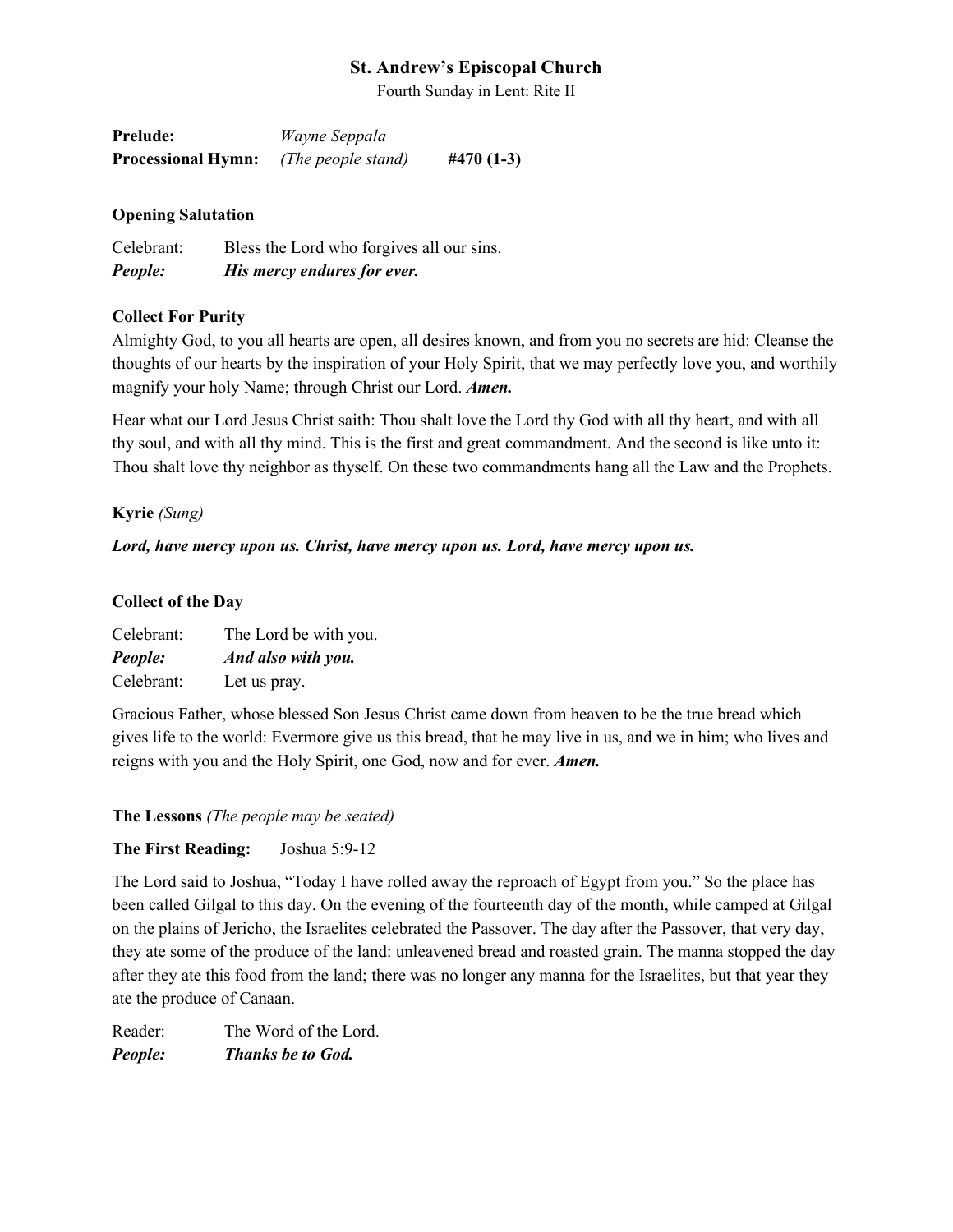Fourth Sunday in Lent: Rite II

#### **Psalm 32**

1 Blessed is the one whose transgressions are forgiven, whose sins are covered.

*2 Blessed is the one whose sin the Lord does not count against them and in whose spirit is no deceit.*

3 When I kept silent, my bones wasted away through my groaning all day long.

*4 For day and night your hand was heavy on me; my strength was sapped as in the heat of summer.*

5 Then I acknowledged my sin to you and did not cover up my iniquity. I said, "I will confess my transgressions to the Lord." And you forgave the guilt of my sin.

### *6 Therefore let all the faithful pray to you while you may be found; surely the rising of the mighty waters will not reach them.*

7 You are my hiding place; you will protect me from trouble and surround me with songs of deliverance. *8 I will instruct you and teach you in the way you should go; I will counsel you with my loving eye on you.*

9 Do not be like the horse or the mule, which have no understanding but must be controlled by bit and bridle or they will not come to you.

*10 Many are the woes of the wicked, but the Lord's unfailing love surrounds the one who trusts in him.* 11 Rejoice in the Lord and be glad, you righteous; sing, all you who are upright in heart!

### **The Second Reading:** 2 Corinthians 5:16-21

From now on, we regard no one from a worldly point of view. Though we once regarded Christ in this way, we do so no longer. Therefore, if anyone is in Christ, the new creation has come: The old has gone, the new is here! All this is from God, who reconciled us to himself through Christ and gave us the ministry of reconciliation: that God was reconciling the world to himself in Christ, not counting people's sins against them. And he has committed to us the message of reconciliation. We are therefore Christ's ambassadors, as though God were making his appeal through us. We implore you on Christ's behalf: Be reconciled to God. God made him who had no sin to be sin for us, so that in him we might become the righteousness of God.

Reader: The Word of the Lord. *People: Thanks be to God.*

**Gospel Hymn:** *(The people stand)* **#411 (1-3)**

**The Gospel: Luke 15:1-3, 11b-32**

Celebrant: The Holy Gospel of our Lord Jesus Christ according to St. Luke. *People: Glory to you Lord Christ.*

Now the tax collectors and sinners were all drawing near to hear Jesus. And the Pharisees and the scribes murmured, saying, "This man receives sinners and eats with them." So Jesus told them this parable: "There was a man who had two sons; and the younger of them said to his father, 'Father, give me the share of property that falls to me.' And he divided his living between them. Not many days later, the younger son gathered all he had and took his journey into a far country, and there he squandered his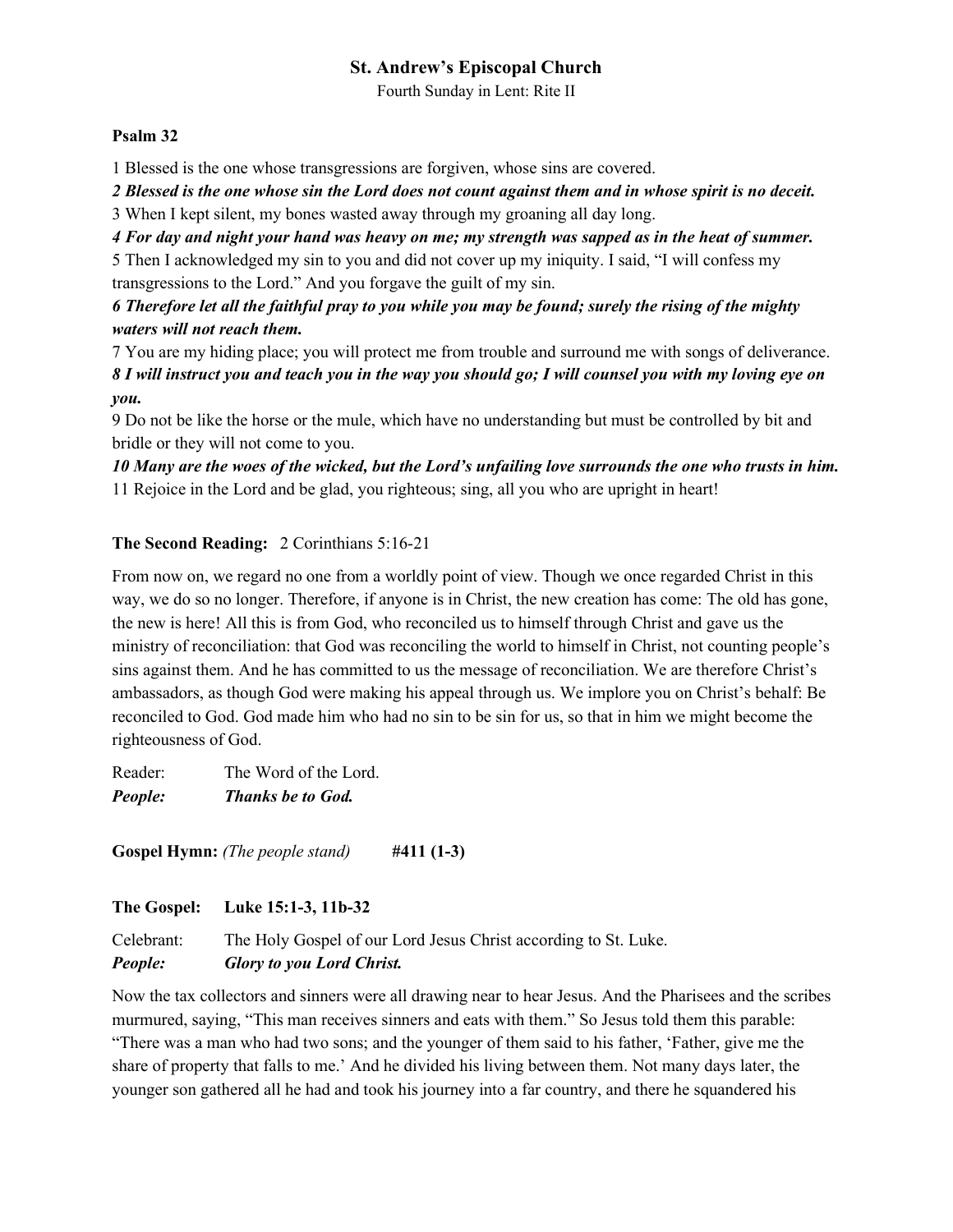Fourth Sunday in Lent: Rite II

property in loose living. And when he had spent everything, a great famine arose in that country, and he began to be in want. So he went and joined himself to one of the citizens of that country, who sent him into his fields to feed swine. And he would gladly have fed on the pods that the swine ate; and no one gave him anything. But when he came to himself he said, 'How many of my father's hired servants have bread enough and to spare, but I perish here with hunger! I will arise and go to my father, and I will say to him, "Father, I have sinned against heaven and before you; I am no longer worthy to be called your son; treat me as one of your hired servants."' And he arose and came to his father. But while he was yet at a distance, his father saw him and had compassion, and ran and embraced him and kissed him. And the son said to him, 'Father, I have sinned against heaven and before you; I am no longer worthy to be called your son.' But the father said to his servants, 'Bring quickly the best robe, and put it on him; and put a ring on his hand, and shoes on his feet; and bring the fatted calf and kill it, and let us eat and make merry; for this my son was dead, and is alive again; he was lost, and is found.' And they began to make merry. "Now his elder son was in the field; and as he came and drew near to the house, he heard music and dancing. And he called one of the servants and asked what this meant. And he said to him, 'Your brother has come, and your father has killed the fatted calf, because he has received him safe and sound.' But he was angry and refused to go in. His father came out and entreated him, but he answered his father, 'Lo, these many years I have served you, and I never disobeyed your command; yet you never gave me a kid, that I might make merry with my friends. But when this son of yours came, who has devoured your living with harlots, you killed for him the fatted calf!' And he said to him, 'Son, you are always with me, and all that is mine is yours. It was fitting to make merry and be glad, for this your brother was dead, and is alive; he was lost, and is found.'"

Celebrant: This is the Gospel of the Lord. *People: Praise to you Lord Christ.*

**The Sermon** (*The people may be seated)* The Reverend Tim Eichler

#### **The Nicene Creed** *(The people stand, spoken)*

*We believe in one God, the Father, the Almighty, maker of heaven and earth, of all that is, seen and unseen. We believe in one Lord, Jesus Christ, the only Son of God, eternally begotten of the Father, God from God, Light from Light, true God from true God, begotten, not made, of one Being with the Father. Through him all things were made. For us and for our salvation he came down from heaven: by the power of the Holy Spirit he became incarnate from the Virgin Mary, and was made man. For our sake he was crucified under Pontius Pilate; he suffered death and was buried. On the third day he rose again in accordance with the Scriptures; he ascended into heaven and is seated at the right hand of the Father. He will come again in glory to judge the living and the dead, and his kingdom will have no end. We believe in the Holy Spirit, the Lord, the giver of life, who proceeds from the Father and the Son. With the Father and the Son he is worshiped and glorified. He has spoken through the Prophets. We believe in one holy catholic and apostolic Church. We acknowledge one baptism for the forgiveness of sins. We look for the resurrection of the dead, and the life of the world to come. Amen.*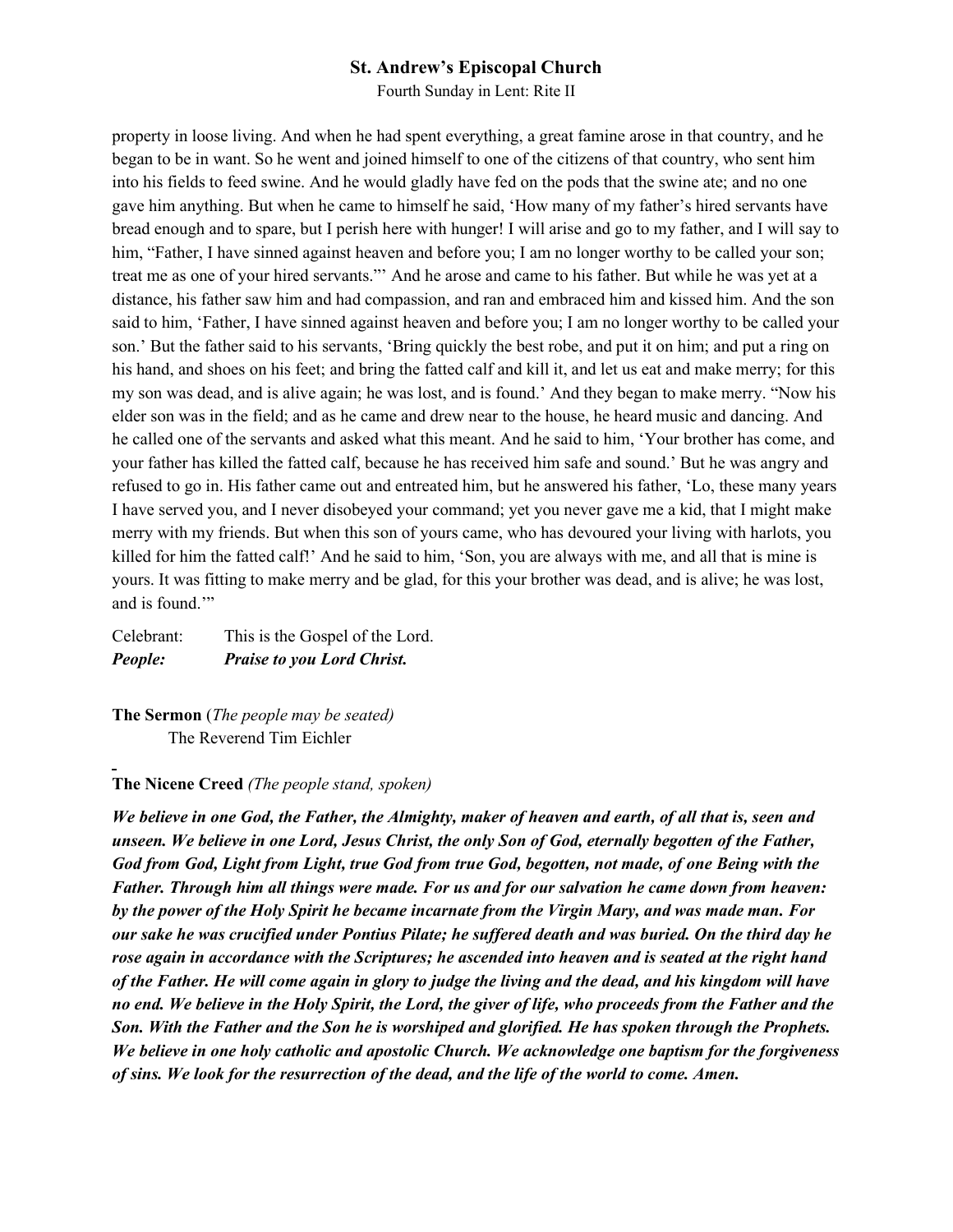Fourth Sunday in Lent: Rite II

### **The Prayers For The People** *(The people stand)*

*[Opens with prayer for St. Andrew's]*

With all our heart and with all our mind, let us pray to the Lord, saying "Lord, have mercy."

For the peace from above, for the loving-kindness of God, and for the salvation of our souls, let us pray to the Lord.

### *People: Lord, have mercy.*

For the peace of the world, for the welfare of the Holy Church of God, and for the unity of all peoples, let us pray to the Lord.

### *People: Lord, have mercy.*

For our Bishop, and for all the clergy and people, let us pray to the Lord. *People: Lord, have mercy.*

For our President, for the leaders of the nations, and for all in authority, let us pray to the Lord. *People: Lord, have mercy.*

For this city, for every city and community, and for those who live in them, let us pray to the Lord. *People: Lord, have mercy.*

For seasonable weather, and for an abundance of the fruits of the earth, let us pray to the Lord. *People: Lord, have mercy.*

For the good earth which God has given us, and for the wisdom and will to conserve it, let us pray to the Lord.

## *People: Lord, have mercy.*

For those who travel on land, on water, or in the air, let us pray to the Lord.

#### *People: Lord, have mercy.*

For the aged and infirm, for the widowed and orphans, and for the sick and the suffering, let us pray to the Lord.

## *People: Lord, have mercy.*

For the poor and the oppressed, for the unemployed and the destitute, for prisoners and captives, and for all who remember and care for them, let us pray to the Lord.

#### *People: Lord, have mercy.*

For all who have died in the hope of the resurrection, and for all the departed, let us pray to the Lord. *People: Lord, have mercy.*

For deliverance from all danger, violence, oppression, and degradation, let us pray to the Lord. *People: Lord, have mercy.*

For the absolution and remission of our sins and offenses, let us pray to the Lord. *People: Lord, have mercy.*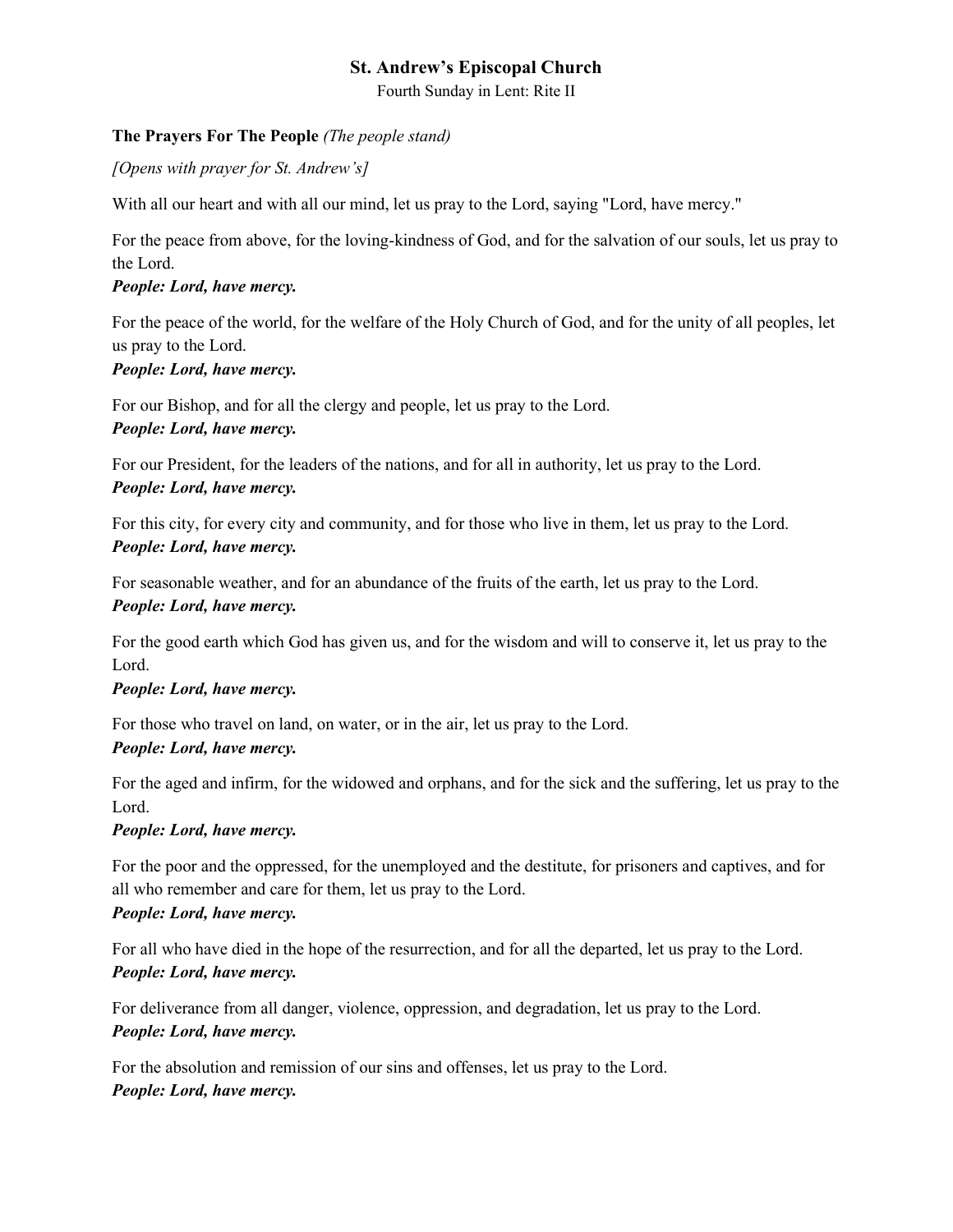Fourth Sunday in Lent: Rite II

That we may end our lives in faith and hope, without suffering and without reproach, let us pray to the Lord.

#### *People: Lord, have mercy.*

Defend us, deliver us, and in thy compassion protect us, O Lord, by thy grace. *People: Lord, have mercy.*

In the communion of St. Andrew and of all the saints, let us commend ourselves, and one another, and all our life, to Christ our God.

## *People: To thee, O Lord our God.*

Lord Jesus Christ, you said to your apostles, "Peace I give to you; my own peace I leave with you:" Regard not our sins, but the faith of your Church, and give to us the peace and unity of that heavenly City, where with the Father and the Holy Spirit you live and reign, now and for ever. *Amen.*

## **The Confession of Sin and Absolution** *(The people kneel)*

Celebrant: Let us humbly confess our sins unto Almighty God.

*Most merciful God, we confess that we have sinned against you in thought, word, and deed, by what we have done, and by what we have left undone. We have not loved you with our whole heart; we have not loved our neighbors as ourselves. We are truly sorry and we humbly repent. For the sake of your Son Jesus Christ, have mercy on us and forgive us; that we may delight in your will, and walk in your ways, to the glory of your Name. Amen.*

Celebrant: Almighty God have mercy on you, forgive you all our sins through our Lord Jesus Christ, strengthen you in all goodness, and by the power of the Holy Spirit keep you in eternal life. *Amen.*

| <b>The Peace</b>             | (The people stand)                                                                                |
|------------------------------|---------------------------------------------------------------------------------------------------|
| Celebrant:<br><b>People:</b> | The peace of the Lord be always with you.<br>And also with you.                                   |
| Celebrant:                   | Walk in love, as Christ loved us and gave himself up for us, an offering and sacrifice to<br>God. |

## **Offertory**

*(The people may be seated for the Offertory Hymn performed by the St. Andrew's Choir)*

## **Doxology** *(The people stand and sing)*

*Praise God, from whom all blessings flow. Praise Him, all creatures here below. Praise Him above, you heavenly host. Praise Father, Son and Holy Ghost. Amen.*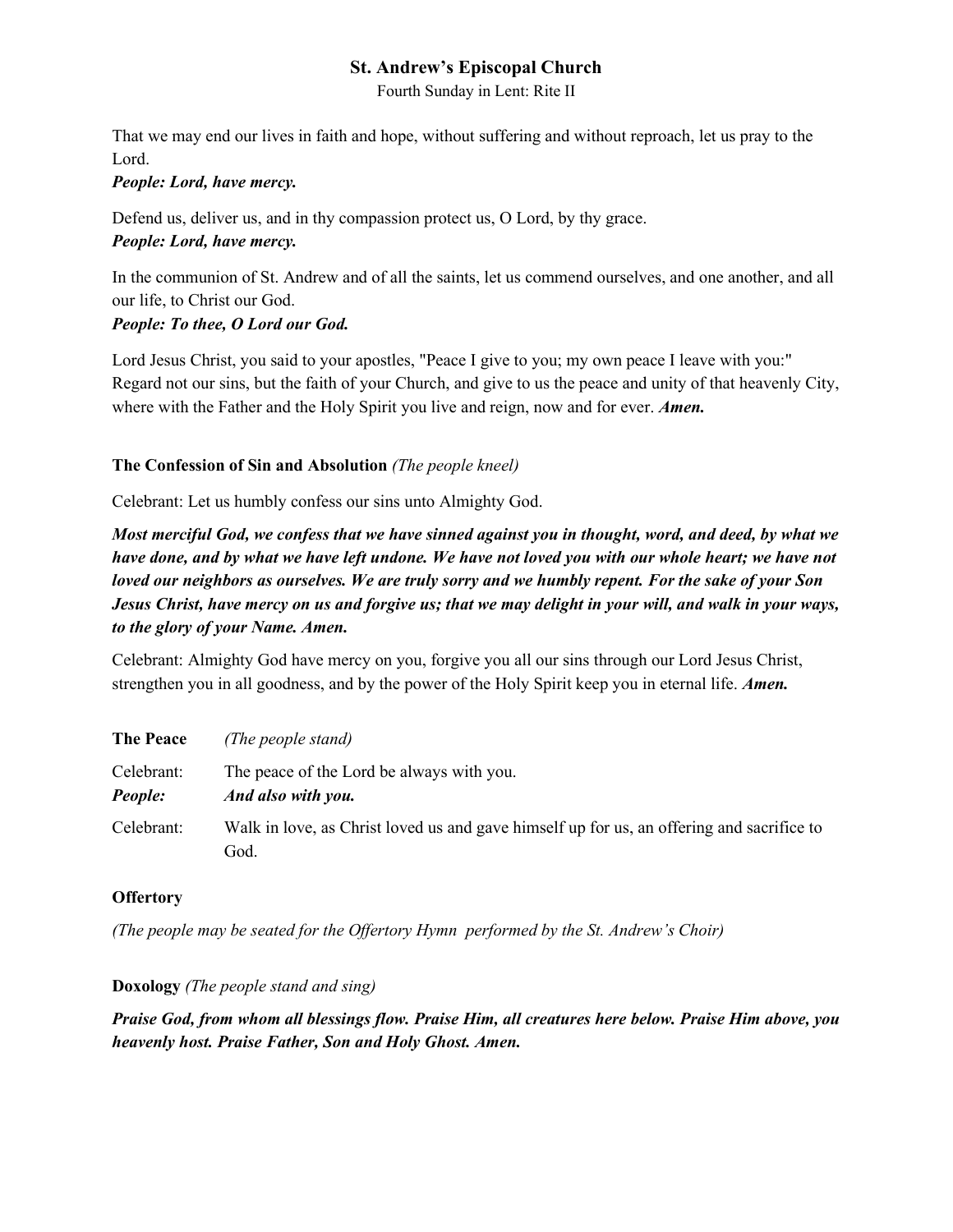Fourth Sunday in Lent: Rite II

#### **The Great Thanksgiving** *(Remain standing)*

| It is right to give him thanks and praise. |
|--------------------------------------------|
| Let us give thanks to the Lord our God.    |
| We lift them to the Lord.                  |
| Lift up your hearts.                       |
| And also with you.                         |
| The Lord be with you.                      |
|                                            |

It is right, and a good and joyful thing, always and everywhere to give thanks to you, Father Almighty, Creator of heaven and earth.

### *[Proper Preface]*

Therefore we praise you, joining our voices with Angels and Archangels and with all the company of heaven, who for ever sing this hymn to proclaim the glory of your Name:

#### **Sanctus** *(S125: Sung)*

## *Holy, Holy, Holy Lord, God of power and might, heaven and earth are full of your glory. Hosanna in the highest. Hosanna in the highest. Blessed is he who comes in the name of the Lord. Hosanna in the highest. Hosanna in the highest.*

*(The people kneel)* Holy and gracious Father: In your infinite love you made us for yourself, and, when we had fallen into sin and become subject to evil and death, you, in your mercy, sent Jesus Christ, your only and eternal Son, to share our human nature, to live and die as one of us, to reconcile us to you, the God and Father of all.

He stretched out his arms upon the cross, and offered himself, in obedience to your will, a perfect sacrifice for the whole world.

On the night he was handed over to suffering and death, our Lord Jesus Christ took bread; and when he had given thanks to you, he broke it, and gave it to his disciples, and said, "Take, eat: This is my Body, which is given for you. Do this for the remembrance of me."

After supper he took the cup of wine; and when he had given thanks, he gave it to them, and said, "Drink this, all of you: This is my Blood of the new Covenant, which is shed for you and for many for the forgiveness of sins. Whenever you drink it, do this for the remembrance of me."

Therefore we proclaim the mystery of faith: *(sung)*

# *Christ has died. Christ is risen. Christ will come again.*

## *Christ has died. Christ is risen. Christ will come again.*

We celebrate the memorial of our redemption, O Father, in this sacrifice of praise and thanksgiving. Recalling his death, resurrection, and ascension, we offer you these gifts.

Sanctify them by your Holy Spirit to be for your people the Body and Blood of your Son, the holy food and drink of new and unending life in him. Sanctify us also that we may faithfully receive this holy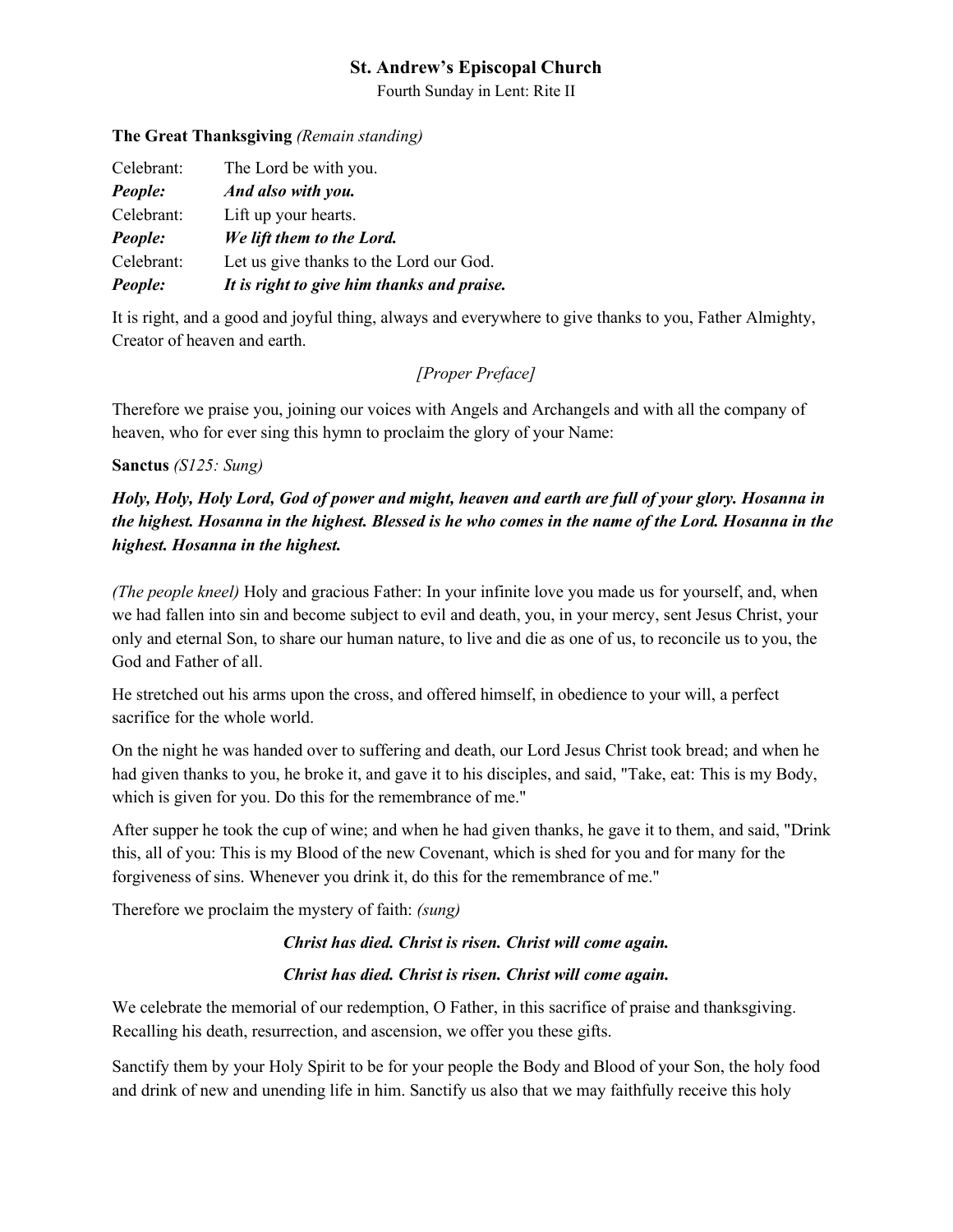Fourth Sunday in Lent: Rite II

Sacrament, and serve you in unity, constancy, and peace; and at the last day bring us with all your saints into the joy of your eternal kingdom.

All this we ask through your Son Jesus Christ: By him, and with him, and in him, in the unity of the Holy Spirit all honor and glory is yours, Almighty Father, now and for ever. (sung) *Amen, Amen, Amen, Amen, Amen, Amen.*

And now, as our Savior Christ has taught us, we are bold to say:

*Our Father, who art in heaven, hallowed be Thy name. Thy kingdom come, Thy will be done, on earth as it is in heaven. Give us this day our daily bread. And forgive us our debts, as we forgive our debtors. And lead us not into temptation, but deliver us from evil. For Thine is the kingdom, and the power, and the glory, forever and ever. Amen.*

#### **Breaking of the Bread**

| Celebrant: | Christ our Passover is sacrificed for us.                                                                                                                 |
|------------|-----------------------------------------------------------------------------------------------------------------------------------------------------------|
| People:    | Therefore let us keep the feast.                                                                                                                          |
| Celebrant: | The Gifts of God for the People of God. Take them in remembrance that Christ died for<br>you, and feed on him in your hearts by faith, with thanksgiving. |

**Communion** *(The people may be seated until coming forward)*

**Communion Prayer** *(Celebrant and those at home or not receiving)*

*My Jesus, I believe that you are in the Blessed Sacrament. I love You above all things and I long for You in my soul. Since I cannot now receive You sacramentally, come at least spiritually into my heart, as though you have already come, I embrace You and unite myself with you entirely. Never permit me to be separated from You. Amen.*

**Post Communion Prayer** *(The people kneel)*

Celebrant: Let us pray.

*Eternal God, heavenly Father, you have graciously accepted us as living members of your Son our Savior Jesus Christ, and you have fed us with spiritual food in the Sacrament of his Body and Blood. Send us now into the world in peace, and grant us strength and courage to love and serve you with gladness and singleness of heart; through Christ our Lord. Amen.*

#### **The Blessing**

The peace of God, which passeth all understanding, keep your hearts and minds in the knowledge and love of God, and of his Son Jesus Christ our Lord; and the blessing of God Almighty, the Father, the Son, and the Holy Spirit, rest upon you this day and forever. *Amen.*